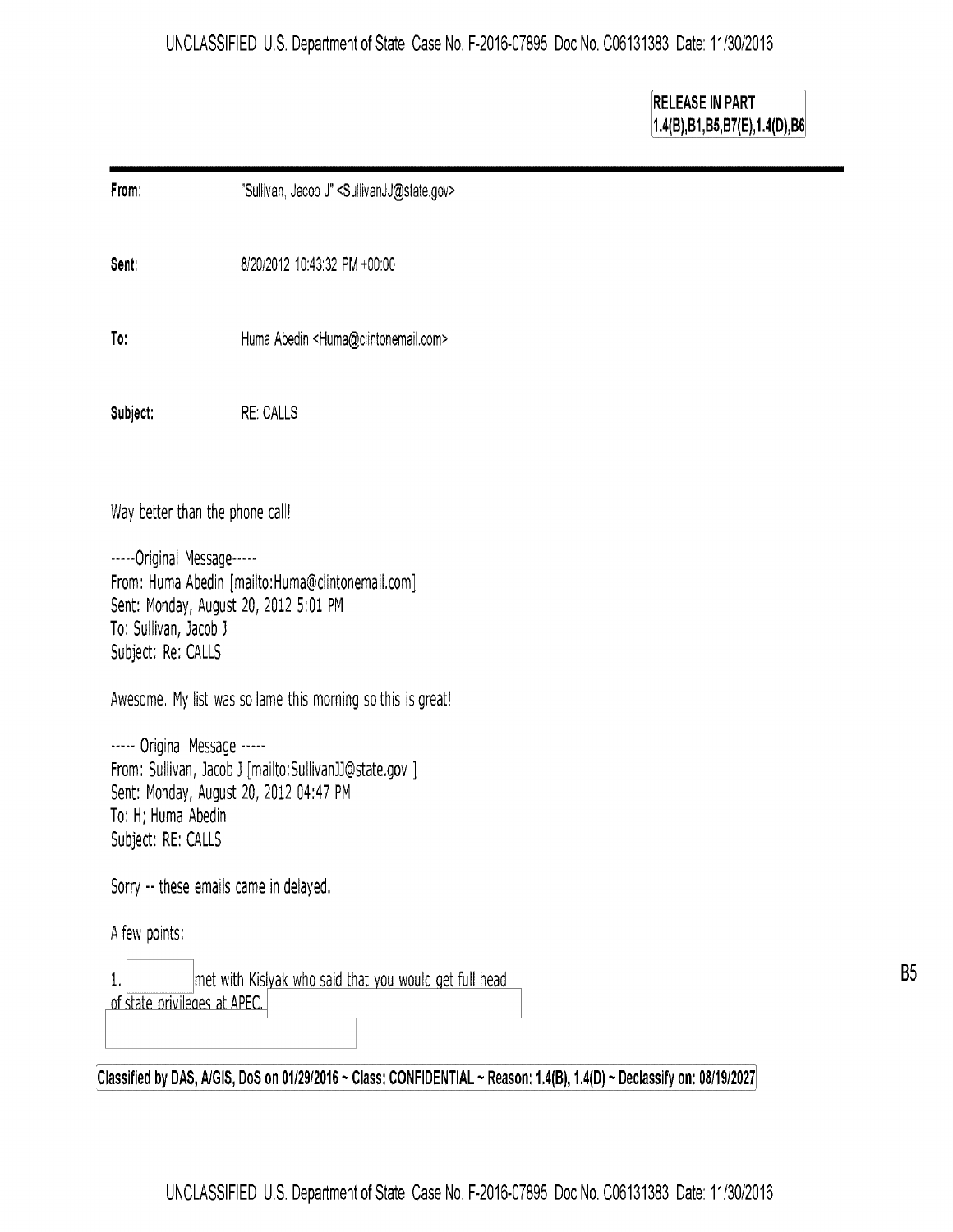| 3. I'm meeting with Wendy and Rexon later today on Syria.                                                                                         |                   |
|---------------------------------------------------------------------------------------------------------------------------------------------------|-------------------|
| I will follow up.                                                                                                                                 |                   |
| 4. The IMF is heading to Egypt, where the Egyptians will request \$4.8<br>rather than \$3.2 billion. Will keep you posted. Separately,            | 1.4(<br><b>B1</b> |
| But this bears watching.                                                                                                                          |                   |
| 5. Today is the official end of the transition in Somalia -- there is<br>some backing-and-forthing on seating certain warlords in the parliament. |                   |
| 6. Dan Shapiro has sent a long missive                                                                                                            |                   |
| It is worth a read and I will get it to                                                                                                           |                   |
| you. Separately, Michael Ratney has done a short piece                                                                                            |                   |
|                                                                                                                                                   |                   |
|                                                                                                                                                   | 1.4(B)            |
|                                                                                                                                                   | .4(D)             |

1.4(0) 81

**B5** 

1.4(0) **B1** 

Off to meet with Wendy. More later.

-----Original Message----- From: H [mailto:HDR22@clintonemail.com ] Sent: Monday, August 20, 2012 2:57 PM To: Huma Abedin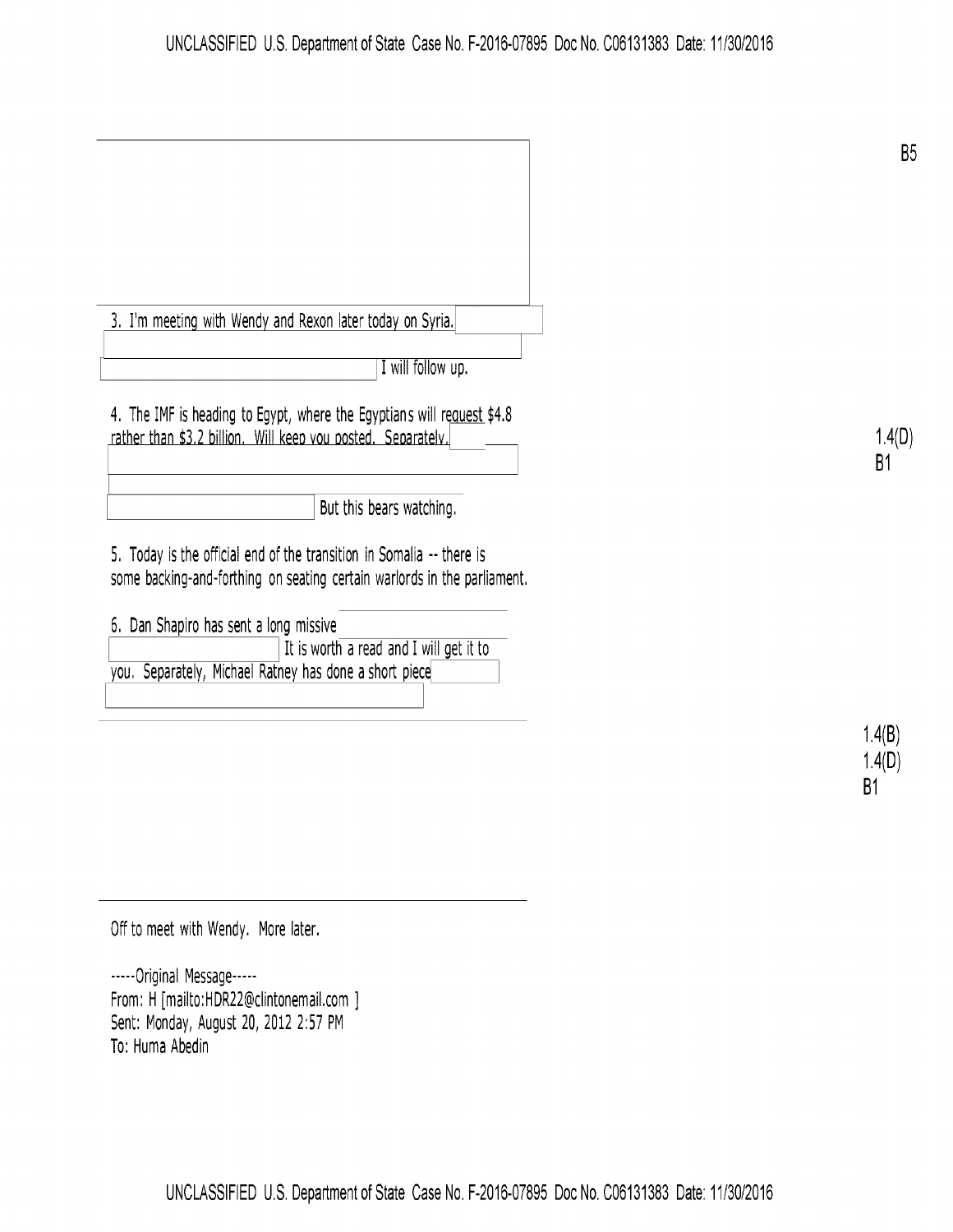Cc: Sullivan, Jacob J Subject: Re: CALLS

Ok. Anything else I need to know?

----- Original Message ----- From: Huma Abedin Sent: Monday, August 20, 2012 02:52 PM To: H Cc: 'sullivanjj@state.gov' <sullivanjj@state.gov> Subject: RE: CALLS

just talked to his office they said they werent sure why he had requested secure. he wants to discuss iraq as you know but they did know specifically why it need to be secure.

From: H Sent: Monday, August 20, 2012 2:33 PM To: Huma Abedin Cc: 'sullivanjj@state.gov' Subject: Re: CALLS

Any idea why Petraeus wants to talk secure? Copying Jake.

----- Original Message ----- From: Huma Abedin Sent: Monday, August 20, 2012 11:56 AM To: H Subject: Re: CALLS

Confirmed for 5:30pm.

----- Original Message ----- From: H Sent: Monday, August 20, 2012 11:45 AM To: Huma Abedin Subject: Re: CALLS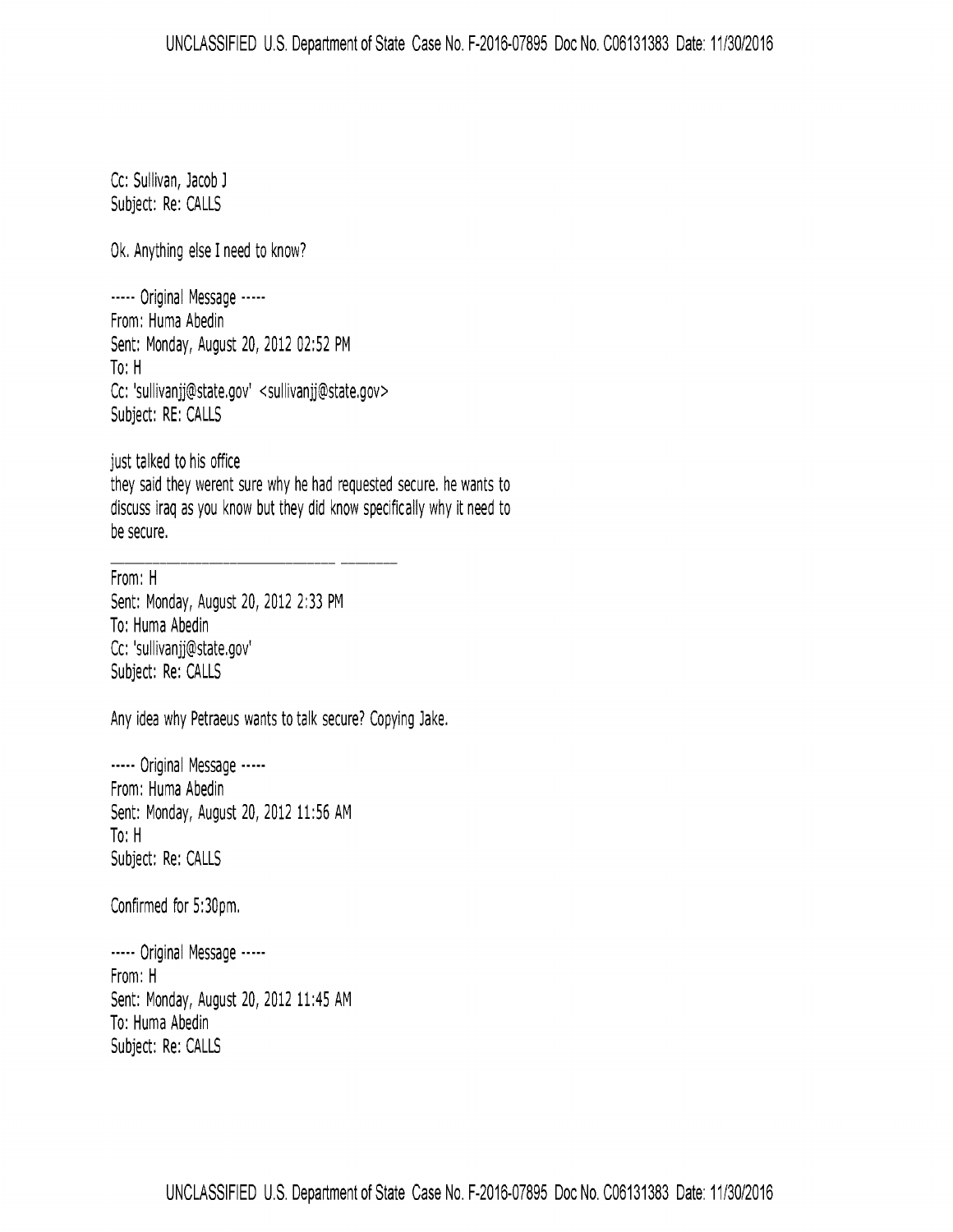## UNCLASSIFIED U.S. Department of State Case No. F-2016-07895 Doc No. C06131383 Date: 11/30/2016

I can talk secure btw 1-2:30 or btw 5:30-6:30.

----- Original Message ----- From: Huma Abedin Sent: Monday, August 20, 2012 11:14 AM To: H Cc: hanleymr@state.gov <hanleymr@state.gov> Subject: CALLS

-General Petreaus wants to talk secure today. Topic is Iraq. Do you want us to set up a time?

86

86 **87(E)** 

\_\_\_\_\_\_\_\_\_\_\_\_\_\_\_\_\_\_\_\_\_\_\_\_\_\_\_\_\_\_\_\_\_\_\_

## **Message Headers:**

I